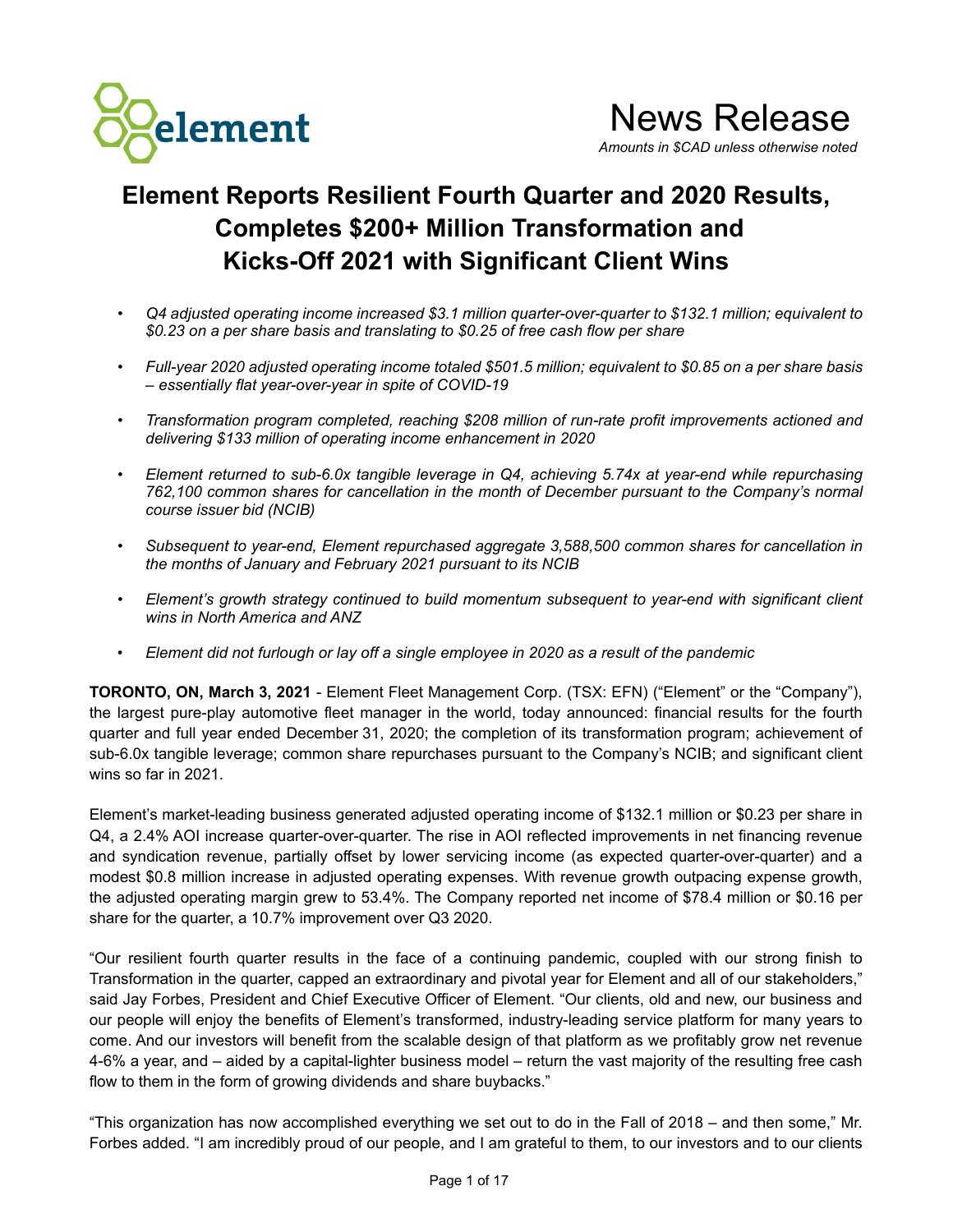for all of their support during this exhaustive revitalization of our business. With operations successfully transformed, with the balance sheet solidly investment-grade and with no distractions from non-core activities, Element can now devote a singular focus to its pursuit of profitable revenue growth."

For 2020 as a whole, Element reported adjusted operating income of \$501.5 million or \$0.85 per share, 2.4% or \$0.01 per share lower than for 2019. Annual net revenue declined 3.1% year-over-year due primarily to the impacts of COVID-19 on portions of the Company's supply chain and client base, and the temporary dislocation of economics in the U.S. syndication market during Q2 2020. Those headwinds to net revenue were partially offset by the contributions to net revenue made by Element's Transformation program. Transformation was also the primary driver of the \$18.6 million or 3.9% year-over-year decline in adjusted operating expenses for 2020. In total, Transformation delivered \$133 million of operating income enhancement in 2020. The Company reported net income of \$287.1 million or \$0.56 per share in 2020 – a \$189.4 million improvement driven predominantly by the \$260 million impairment on 19<sup>th</sup> Capital taken in 2019.

# **Transformation complete**

Element completed its 27-month client-centric Transformation on December 31, 2020 having actioned a cumulative \$208 million of annual run-rate, pre-tax profit improvements – 38% more than its original \$150 million end-goal and 15% more than the Company's \$180 million revised goal.

Over the course of Element's Transformation, the Company streamlined systems and policies, re-tooled and automated hundreds of business processes, and bolstered its talent roster – all to ensure the delivery of a consistent, superior client experience.

Transformation initiatives delivered \$39 million of operating income enhancement in Q4 and \$133 million of operating income enhancement in 2020. The remaining \$75 million of value will be delivered as the benefits of Transformation are realized in 2021 and beyond.

The Company made \$75 million of one-time investments in support of Transformation in 2020, bringing total onetime investments in Transformation over the course of the program to \$208 million. With Transformation now complete, no such further costs will be incurred.

# **Strong financial position**

Element reached 5.74x tangible leverage at December 31, 2020, achieving its sub-6.0x end-of-year target.

The Company also further strengthened its financial position in the quarter by winding down its non-recourse funding facility (previously established for Armada<sup>[1](#page-1-0)</sup>) and strategically right-sizing certain other revolving credit facilities, reducing the Company's overall cost of capital. Stress tests performed by Element's global cash management office informed these right-sizing decisions. The Company had contractually committed, undrawn liquidity of \$3.0 billion at December 31, 2020 – ample to fund its revenue growth objectives.

# **Capital-lighter business model**

Element continues to enjoy strong (and growing) demand for its assets with syndication investors, with market dynamics largely back to normal. The Company increased its Q4 syndication revenue by 57% or \$8.6 million quarter-over-quarter – to \$23.9 million in revenue – on just 3.1% or \$19 million more assets syndicated. The bigger driver of the increased revenue was yield, which improved significantly as a consequence of asset mix and

<span id="page-1-0"></span> $1$  "Armada" is the term Element uses to reference one client in particular that the Company does not name due to the client's desire for confidentiality.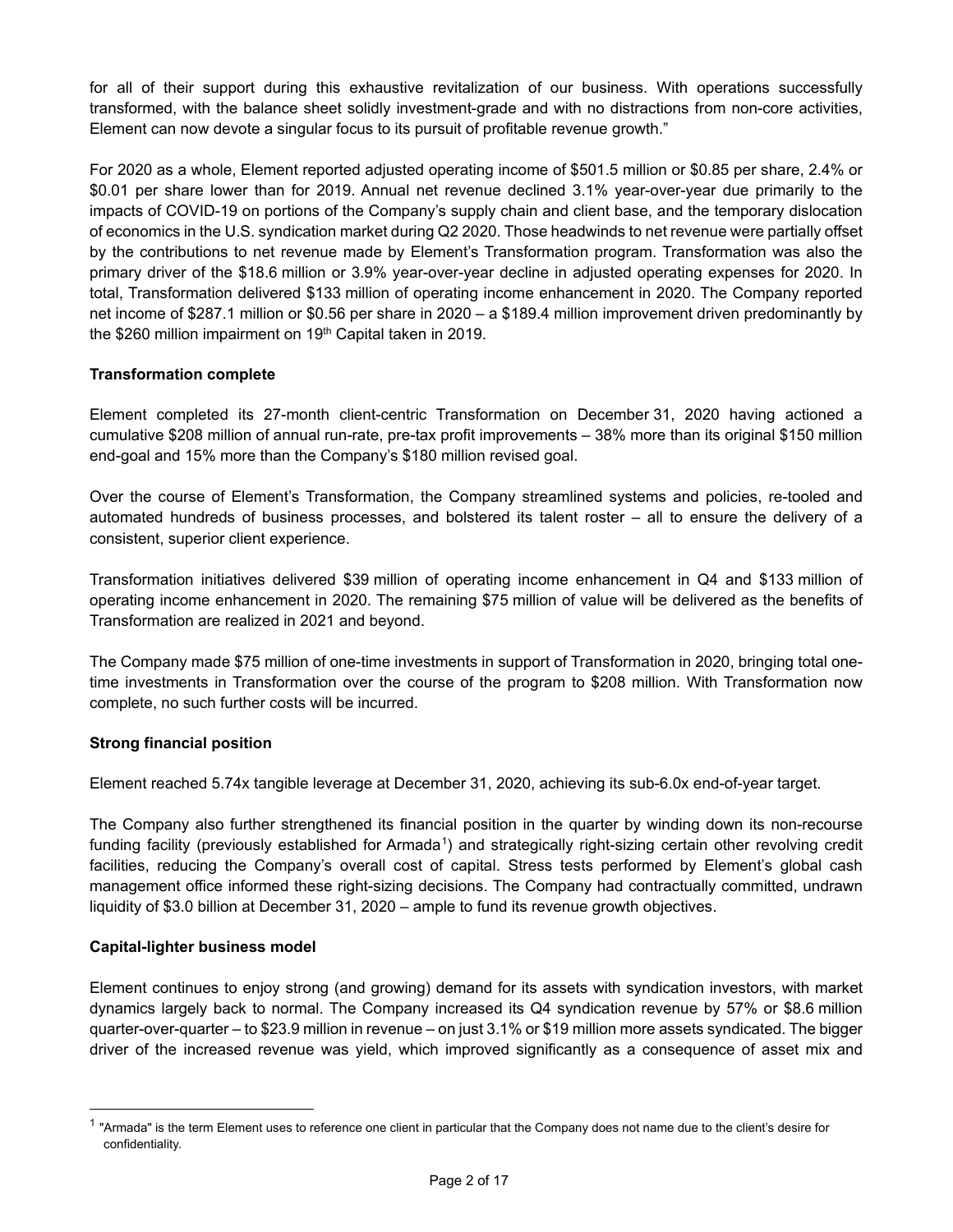strengthened markets. The Company continues to grow and transact with new syndication investors, having syndicated \$264 million of volume with a total of 11 first-time buyers over the course of 2020.

Element intends to maintain a significant presence in the syndication market and grow demand for the Company's assets in 2021 and beyond in support of a capital-lighter business model that enhances return on equity.

# **Driven for growth**

Element comprehensively sized and mapped the U.S. / Canada and Australia / New Zealand (ANZ) markets for fleet management services in 2019, having already performed a similar exercise in Mexico in 2017. Based on (i) the findings of all three studies and (ii) the Company's success in Mexico since 2017[2,](#page-2-0) Element developed its global organic growth strategy.

Despite the challenges of the pandemic, Element Mexico recorded its third straight year of double-digit revenue growth, with net revenue growing 10% year-over-year before FX. In ANZ, Custom Fleet<sup>[3](#page-2-1)</sup> launched its growth strategy in early 2020, and – overcoming the headwinds of wildfires and the pandemic – grew its net revenue 6% year-over-year before FX.

Element used the first half of 2020 to accelerate its pivot to growth in the U.S. and Canada, making organizational changes that have better positioned the Company to capture the many opportunities across its markets. This enabled the Company to begin executing its growth strategy in the U.S. and Canada in Q3 2020 – approximately 6 months ahead of schedule.

While COVID-19 limits certain traditional sales practices, Element believes the economic impact of the pandemic has also made the Company's value proposition even more compelling. Element clients enjoy (i) the benefits of the Company's economies of scale and insight, allowing clients to significantly reduce fleet operating costs; (ii) ready access to cost-efficient vehicle financing solutions – including, in certain cases, the option of a sizeable cash infusion through a sale-and-leaseback transaction – and (iii) end-to-end, industry-leading fleet services, without the expense of in-house fleet experts or the accompanying administrative burden. Element's clients outsource their fleets to the Company, making those vehicles and their drivers safer, smarter and more productive while the clients focus on their core business strengths.

Q4 2020 and the two months since year-end have provided more tangible examples of the attractiveness of Element's value proposition to new and existing clients:

# **Q1 2021 wins**

*Global*

• In February, Element and its partner-members of the Element Arval Global Alliance were awarded the fleet business of a global energy technology company in the oilfield services industry. This global RFP victory will add vehicles and service units to Element's roster in all five of the Company's operating geographies: approximately 3,900 vehicles and 12,000 service units in total. The win has further upside in the potential management of the client's global trailer, forklift and equipment portfolio. In the U.S. and Canada, this deal represents the combination of (i) a renewal of vehicles already under Element's management and (ii) the addition of approximately 5 times more vehicles to Element's roster, all previously managed by another FMC.

<span id="page-2-0"></span> $^2$  At December 31, 2020, Element Mexico had grown assets under management at a trailing 3-year compound annual growth rate of 45%.

<span id="page-2-1"></span> $3$  Element does business as Custom Fleet in Australia and New Zealand.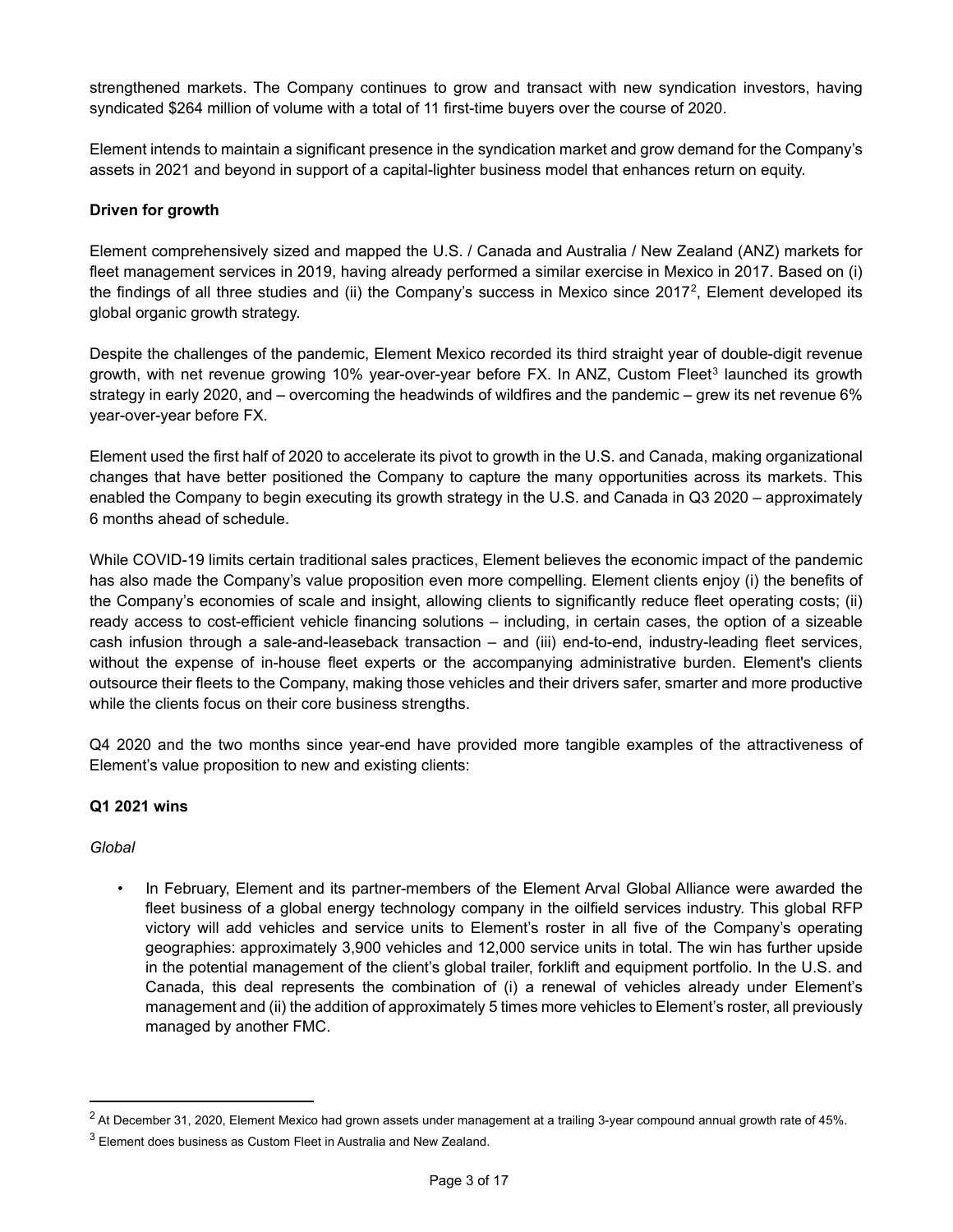# *U.S. & Canada*

• The owner of one of the largest and most diversified portfolios of energy assets in the U.S. chose Element as their new fleet solutions provider and will transfer responsibility for servicing the client's 5,500 owned vehicles to Element from another FMC. This win represents approximately 40,000 net new service units for Element – in alignment with the Company's designs on a capital-lighter business model. Element will provide vehicle acquisition and remarketing services to its new client in addition to maintenance, accident, toll management, telematics and fuel services.

### *Australia & New Zealand*

• Custom Fleet and Origin Energy Ltd., Australia's leading energy retailer, are working together to provide Origin's business customers with a one-stop shop for EV fleet procurement, management and charging, called "Origin 360 EV Fleet". Custom Fleet will provide Origin's business customers with fully managed electric fleet vehicles and accompanying services, including reporting and insights to help optimize fleet performance and emissions reduction. These will be bundled with Origin's charging infrastructure, carbon offsets and energy solutions, taking the complexity out of making the switch to EVs. You can read Origin's announcement of the Origin 360 EV Fleet initiative [here.](https://www.originenergy.com.au/about/investors-media/media-centre/origin_launches_australian_first_ev_fleet_solution.html)

# **Q4 2020 wins**

# *U.S. & Canada*

- Element won the business of a leading automotive aftermarket parts company; the sister company of an existing Element client with 1,400 vehicles under Element's management. When the aftermarket parts company identified customer service issues with their then-fleet management provider, Element rapidly engaged the requisite stakeholders and offered its superior client service experience (which their sister company was already receiving from Element). By working directly with both companies' fleet teams, Element won 1,300 vehicles from the aftermarket parts company, and added accident management services to its relationship across the board (now 2,700 vehicles). Finally, the Company obtained a threeyear exclusivity agreement to ensure the continuity of the long-term partnership.
- Element grew its relationship with an acquisitive engineering firm that became a 350-vehicle client in 2019. The client's fleet grew by 500 vehicles in December 2020 when they completed an acquisition, and Element was awarded management of the entire (now) 850-vehicle fleet on a 3-year contract, supplanting the services of another FMC. Element's client continues to pursue its aggressive acquisition strategy, which the Company anticipates will add more volume to this long-term relationship.

#### *Mexico*

- Q4 saw the highest quarterly take-up of services in 2020 by Element Mexico clients, with contracts for more than 6,000 service units being initiated. The highlight of the quarter in this regard was the extension of the Company's maintenance services program to the entire fleet of one of Mexico's largest telecommunications companies.
- Element continued to grow its presence in the food and beverage industry, onboarding new clients and being awarded the renewal of one of Latam's largest dairy companies, with a total fleet potential of 5,500 vehicles in Mexico.
- Element is also growing its participation in the mobility & transportation industry. The Company began to provide leasing to Mexico's second largest intercity bus carrier and trucking company – a fleet of 7,000 buses and trucks – and to a Top 10 trucking company, representing 4,000 trucks and trailers.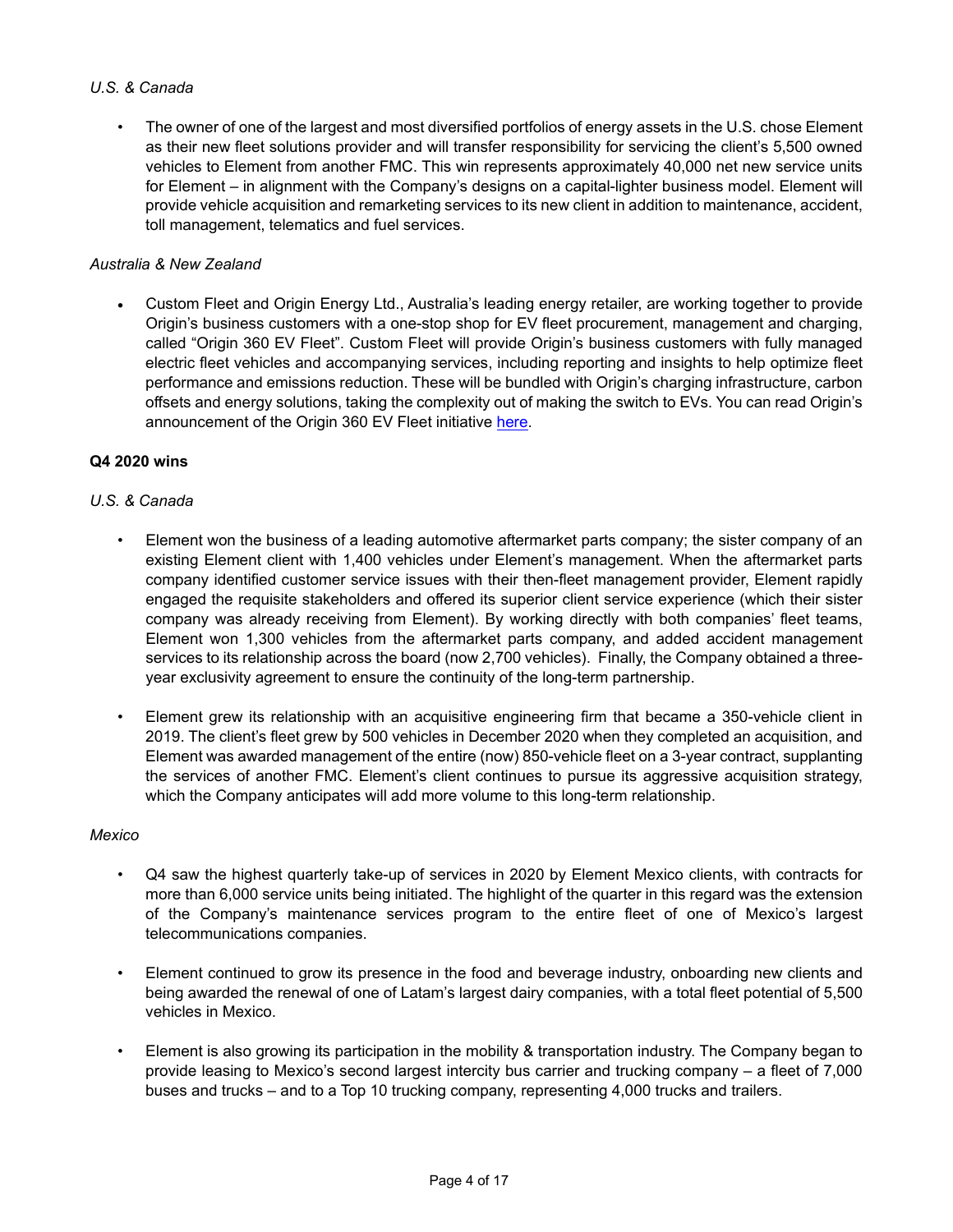## *Australia & New Zealand*

- A leading Japanese-owned beverage company awarded Custom Fleet sole supply of their Australian and New Zealand fleets. This trans-Tasman opportunity was the product of an established, positive relationship with the NZ business (as a member of their previous panel) and has enabled Custom Fleet to provide its full suite of services, ensuring the Company maintains this partnership well into the future.
- Custom Fleet were chosen as the fleet manager for a large department within the NZ Government sector. This ~700 vehicle sale-leaseback represents the largest new business win for Element's NZ operations in more than 10 years. By coupling consistency with the Company's advanced technological capability and unique value proposition, it was able to successfully convert the client's previously self-managed operation into an exciting new relationship for Custom Fleet.
- Custom Fleet won exclusive supply of fleet management services for a major department within the Victorian Government. The Company's overall value proposition, demonstrated technological capability, and existing client relationships are to be attributed for winning this 420-vehicle opportunity, further cementing the Company's position as a key player in the government sector.

# **Commitment to "Our People"**

The year 2020 was a pivotal one for Element's workforce as the Company completed Transformation while living through a pandemic. Despite the unprecedented challenges, the Company's actions reinforced its commitment to its people, resulting in an overall employee engagement score of 86% - up 7 points from 2019.

Element's commitment to its people throughout 2020 was underpinned by the Company's duty of care to support the safety and wellness of its entire workforce throughout the pandemic. Following public health directives closely, Element mobilized 97% of its people to work remotely within weeks of the pandemic's onset while also ensuring essential workers were able to continue their duties on behalf of the Company's clients in a safe environment.

With everything in place to work safely and productively, Element's workforce will continue to work largely from home until at least the fall of 2021, with the exception of the Company's colleagues in Australia and New Zealand.

# **Strategic priorities and return of capital**

Element is focused on its strategic priorities for 2021 and beyond:

- Aggressively pursue organic growth in all of the Company's geographies and demonstrate the scalability of Element's transformed operating platform by magnifying 4-6% annual organic revenue growth into high single-digit to low double-digit annual operating income growth;
- Advance a capital-light*er* business model by increasing service penetration and strategically syndicating fleet assets, which enhances return on equity; and
- Achieve high single-digit to low double-digit annual free cash flow growth and predictably return excess equity to common shareholders by way of dividends and share buybacks.

As announced in October 2020, Element has begun executing its return of capital plan, including:

- a 44% increase to the Company's common dividend, from \$0.18 to \$0.26 annually per share and reflected in the Q4 2020 dividend paid January 15, 2021;
	- With the increase, Element's common dividend represents approximately 30% of the Company's last twelve months' adjusted earnings per share, which is the mid-point of the 25% to 35% payout range the Company plans to maintain going forward; and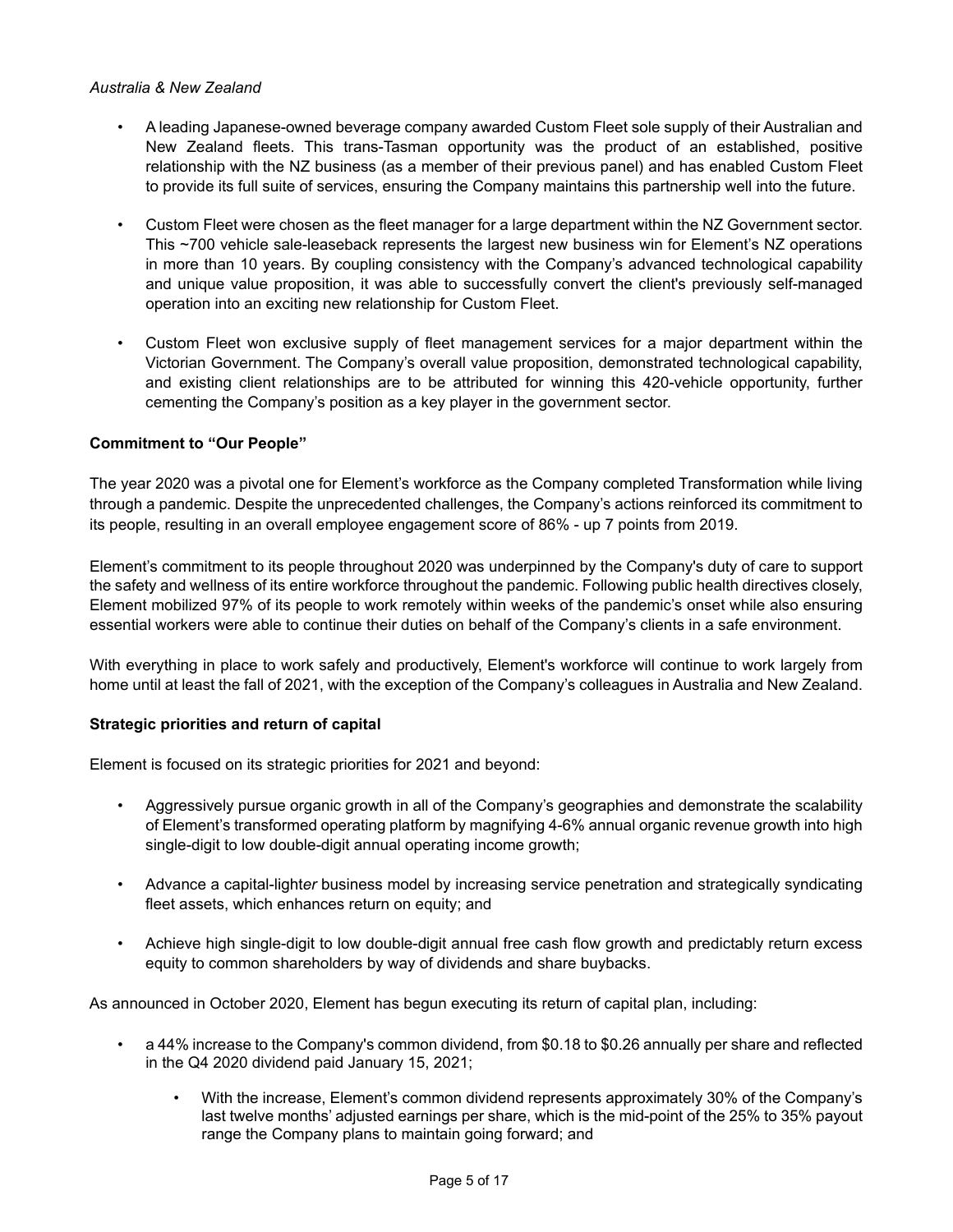- the establishment of a NCIB to repurchase up to 10% of Element's common shares over the ensuing 12 months – the first year of what is envisioned to be a regular, ongoing program by the Company.
	- **•** Element repurchased 762,100 shares in December 2020 and has repurchased a further total of 3,588,500 shares in January and February 2021.

# **Financial Highlights and Adjusted Operating Results**

The following summarizes results from the Company's operations:

|                                                                                      |                      | Three-month periods ended |                      | Twelve-month periods ended |                      |
|--------------------------------------------------------------------------------------|----------------------|---------------------------|----------------------|----------------------------|----------------------|
| (in \$000's for stated values, except per share amounts)                             | December 31,<br>2020 | September 30,<br>2020     | December 31,<br>2019 | December 31,<br>2020       | December 31.<br>2019 |
|                                                                                      | \$                   | \$                        | \$                   | \$                         | \$                   |
| Net financing revenue                                                                | 106,455              | 103,272                   | 100,217              | 405,687                    | 411,180              |
| Servicing income, net                                                                | 116,758              | 124,734                   | 128,754              | 481,854                    | 493,345              |
| Syndication revenue, net                                                             | 23,886               | 15,246                    | 27,538               | 75,552                     | 89,577               |
| Net revenue                                                                          | 247,099              | 243,252                   | 256,509              | 963,093                    | 994,102              |
| Salaries, wages and benefits                                                         | 77,518               | 74,910                    | 78,077               | 302,757                    | 322,628              |
| General and administrative expenses                                                  | 27,166               | 28,789                    | 29,101               | 116,336                    | 115,256              |
| Depreciation and amortization                                                        | 10,357               | 10,568                    | 10,945               | 42,491                     | 42,252               |
| Adjusted operating expenses <sup>1</sup>                                             | 115,041              | 114,267                   | 118,123              | 461.584                    | 480,136              |
| Adjusted operating income <sup>1</sup>                                               | 132,058              | 128,985                   | 138,386              | 501,509                    | 513,966              |
| Provision for taxes applicable to adjusted operating income                          | 23,969               | 21,927                    | 25,589               | 87,604                     | 93,835               |
| Cumulative preferred share dividends                                                 | 8,103                | 10,875                    | 11,025               | 40,820                     | 44,424               |
| After-tax adjusted operating income attributable to common shareholders <sup>1</sup> | 99,986               | 96,183                    | 101,772              | 373,085                    | 375,707              |
| Weighted average number of shares outstanding [basic]                                | 440,243              | 437,849                   | 435,774              | 438,561                    | 434,812              |
| After-tax adjusted operating income per share <sup>1</sup> [basic]                   | 0.23                 | 0.22                      | 0.23                 | 0.85                       | 0.86                 |
| Net income                                                                           | 78,362               | 70,778                    | (116, 978)           | 287,092                    | 97,701               |
| Weighted average number of shares outstanding [basic]                                | 440,243              | 437,849                   | 435,134              | 438,561                    | 434,812              |
| Earnings per share [basic]                                                           | 0.16                 | 0.14                      | (0.29)               | 0.56                       | 0.12                 |
| Originations                                                                         | 1,386,792            | 1,279,263                 | 2,225,909            | 6,003,847                  | 7,851,876            |
| Assets under management <sup>1</sup>                                                 | 15,652,493           | 16,148,812                | 16,710,402           | 15,652,493                 | 16,710,402           |

1. See non-IFRS measures, and the Company's Management Discussion & Analysis ("MD&A") for the year ended December 31, 2020 for more information.

# **Commentary on Quarterly Results**

Element's adjusted operating income ("AOI") for the quarter was \$132.1 million (equivalent to \$0.23 on a per share basis), which is a 2.4% or \$3.1 million increase over Q3 2020 results and a 4.6% or \$6.3 million decrease from Q4 2019.

The quarter-over-quarter AOI improvement was driven by increases in net financing revenue and syndication revenue, offset partially by lower servicing income and slightly higher adjusted operating expenses compared to prior period. Q3 2020 servicing income benefited from one-time accelerated Armada income of \$8.8 million. Removing the \$8.8 million from the Q3 servicing income total, recurring servicing income showed modest quarterover-quarter growth in Q4.

The 4.6% year-over-year decline in AOI stemmed from pandemic-related declines in net revenue that were largely offset by lower adjusted operating expenses. All of these results are addressed in more detail below.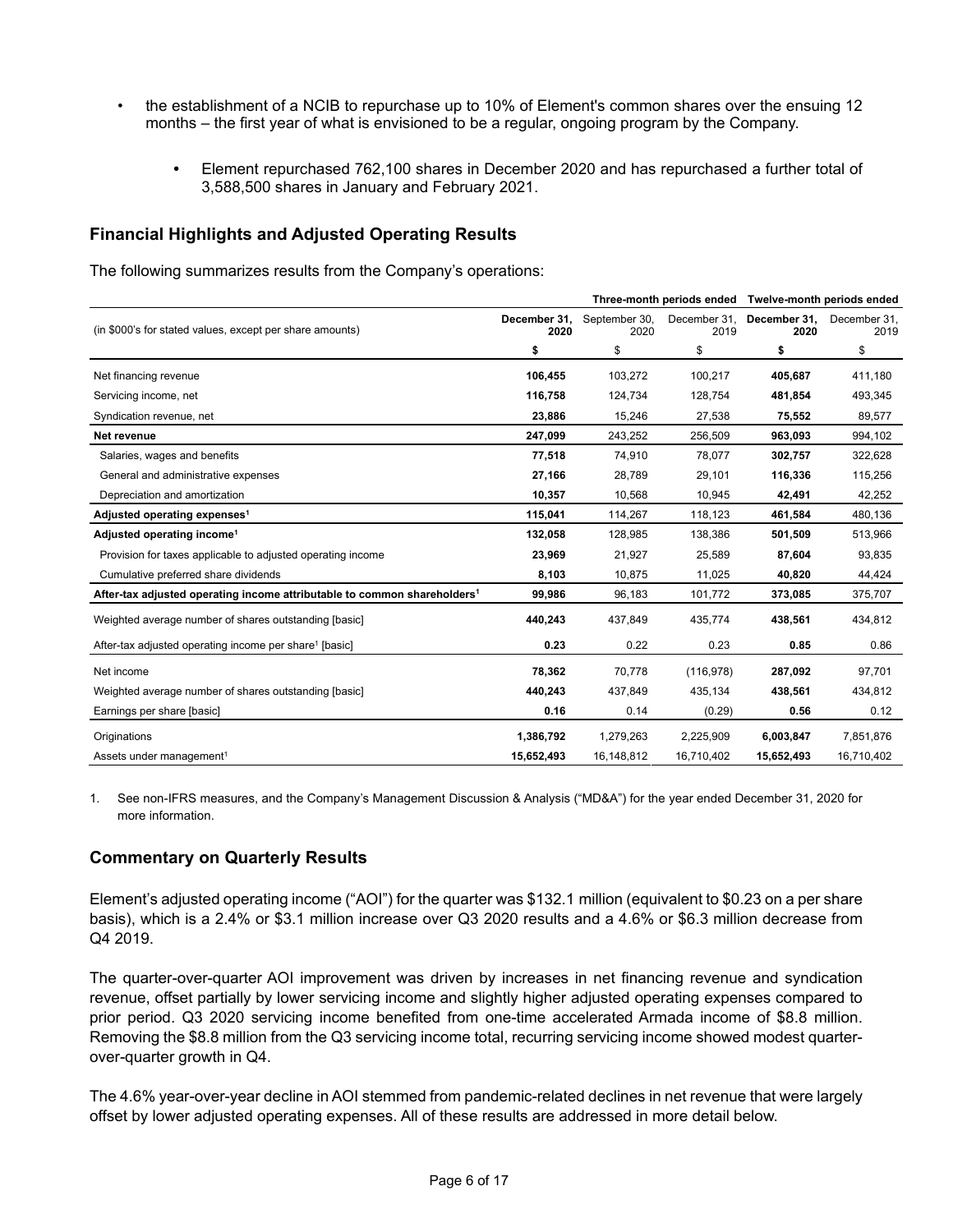# **Originations**

Element originated approximately \$1.4 billion of assets in the quarter, an increase of \$107.5 million or 8.4% quarter-over-quarter.

U.S. and Canadian originations increased by 4.7% quarter-over-quarter. This growth was, in part, driven by unfilled orders and pent-up demand tracing back to Q2 2020, when certain OEM production facilities experienced closures. Although Q4 2020 origination volumes in the U.S. and Canada do not yet represent a full "catch-up" on origination volumes delayed and deferred by the consequences of COVID-19, the Company is trending in the right direction:

- Q2 2020 originations in the U.S. and Canada were ~44% lower than in the same quarter of 2019 excluding Armada volume from both quarterly figures.
- By comparison, Q4 2020 originations in the U.S. and Canada were only  $\sim$ 10% lower than in Q4 2019 again, excluding Armada volume from both figures.

ANZ origination volumes increased 4.7% quarter-over-quarter as Custom Fleet continues its swift recovery from the impacts of COVID-19 and wildfires in the region. The Company is also beginning to see the positive impacts of Element's global growth strategy being executed in ANZ, where its commercial efforts are 6-9 months ahead of those in the U.S. and Canada.

As discussed last quarter, while the economic impact of COVID-19 was more muted in the first half, Mexico – and Element Mexico – experienced setbacks in the third quarter. As expected, originations in Mexico recovered in Q4, increasing 46.7% quarter-over-quarter. On a year-over-year basis, fourth quarter originations were 13.5% higher in 2020, 31.0% on an FX-adjusted basis. Mexico's relentless, resilient growth also portends well for the impacts of Element's global growth strategy in all of ANZ, the U.S. and Canada because a key 'plank' of the strategy – how to convert self-managed fleets into Element clients – was conceived of and pioneered by Element Mexico.

Importantly, there has been no increase quarter-over-quarter in the number of instances of de-fleeting year-todate. "De-fleeting" is when a client decides to materially reduce the size of their fleet more or less permanently. The cases of de-fleeting the Company has on record in 2020 remain restricted to specific industries going through down cycles independent of COVID-19 – oil and gas being the prime example – and otherwise a few individual clients paring back on unit counts in response to the economic consequences of COVID-19 on their specific business.

# Assets under management

Element's assets under management ("AUM") at quarter-end totaled \$15.7 billion, down 3.1% or \$0.5 billion quarter-over-quarter given lower than normal origination volumes in the Company's largest market - such originations delayed and deferred by the consequences of COVID-19, and now gradually improving. As set out in the Company's Supplementary Information document, modest quarter-over-quarter originations growth was offset by the impacts of amortization, dispositions and FX on AUM. On a constant currency basis, AUM was essentially flat quarter-over-quarter.

# Servicing income, net

Servicing income declined 6.4% or \$8.0 million from Q3 2020 and 9.3% or \$12.0 million from Q4 2019. Excluding the \$8.8 million one-time accelerated Armada servicing income in Q3 2020, servicing income grew \$0.8 million quarter-over-quarter.

The main contributor to the \$0.8 million organic servicing income growth was clients' use of maintenance services, with most other service usage levels relatively flat. Fourth quarter maintenance activity also grew year-over-year,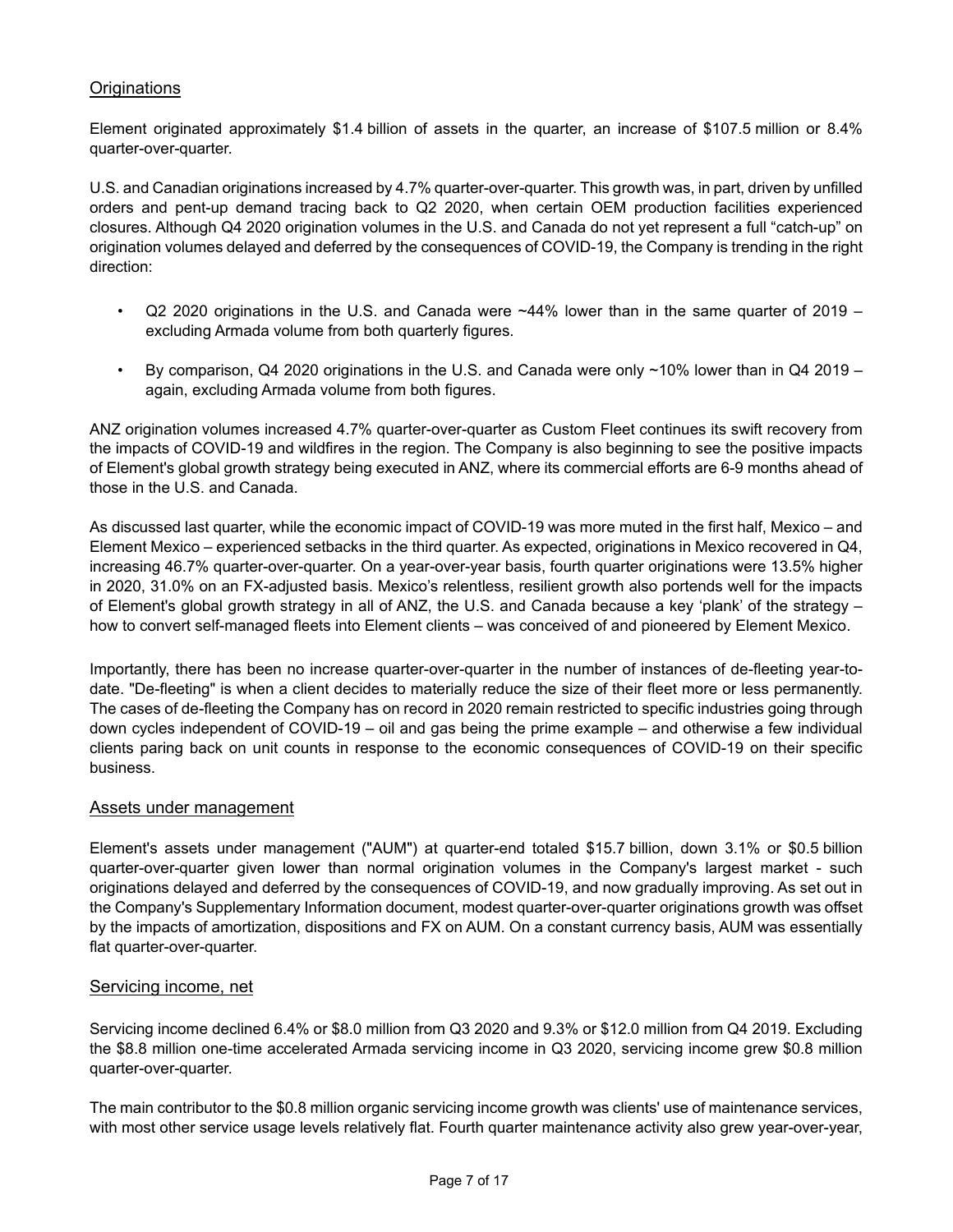although overall vehicle usage levels remained lower in Q4 2020 relative to Q4 2019, resulting in the 9.3% yearover-year servicing income decline for the quarter.

That said, Element continues to generate relatively stable recurring revenues across the entirety of its portfolio of client services and solutions. Approximately one-third of the Company's servicing income is subscription-based and therefore less variable, with the balance being driven by clients' vehicle usage.

Section 8.2 of the Company's Supplementary Information document (available on Element's website) provides further datapoints on servicing income contributors in the period.

## Net financing revenue

Net financing revenue increased 3.1%, or \$3.2 million quarter-over-quarter despite a 2.1% reduction of net earning assets via syndication (in support of deleveraging to maintain Element's target tangible leverage ratio). The primary driver of the net financing revenue increase is interest expense management: interest expense decreased \$4.1 million quarter-over-quarter, more than offsetting the \$0.9 million decrease in net interest income and rental revenue (as the Company syndicates leases that earn net interest income).

Net financing revenue increased \$6.2 million year-over-year, which represents particularly strong performance given net earning assets decreased by 14% over the same period. The net financing revenue increase is due largely to:

- Lower cost of funding, as Element substantially reduced liabilities (by \$2.4 billion in 2020) and lowered the cost of financing the remaining indebtedness; and
- Growth in net earning assets in Mexico.

#### Net financing revenue yield on average net earning assets

Average net earning assets decreased 2.1% or \$230 million quarter-over-quarter and 13.8% or \$1.7 billion yearover-year as a result of syndication activity and, in the case of the year-over-year decline, the impact of lower originations through 2020 for the reasons discussed above. Earning asset changes are broken down in the Company's Supplementary Information document.

Net financing revenue yield on average net earning assets improved 75 basis points year-over-year and 20 basis points quarter-over-quarter, reflecting

- lower levels of debt as Element strengthened the balance sheet,
- lower cost of funding as Element improved its financing mix,
- improving price realization, and
- the shifting mix of assets held on balance sheet.

#### Syndication revenue, net

The Company syndicated \$619 million of assets in Q4, resulting in \$23.9 million of syndication revenue and a material contribution to its balance sheet de-leveraging in the quarter.

Syndication revenue grew 57% or \$8.6 million quarter-over-quarter in Q4 and declined 13.3% or \$3.7 million yearover-year. 'Yield' improvement was the most significant driver of the quarter-over-quarter revenue growth, and yield also improved year-over-year for the quarter - albeit on a lower volume of syndicated assets in Q4 2020.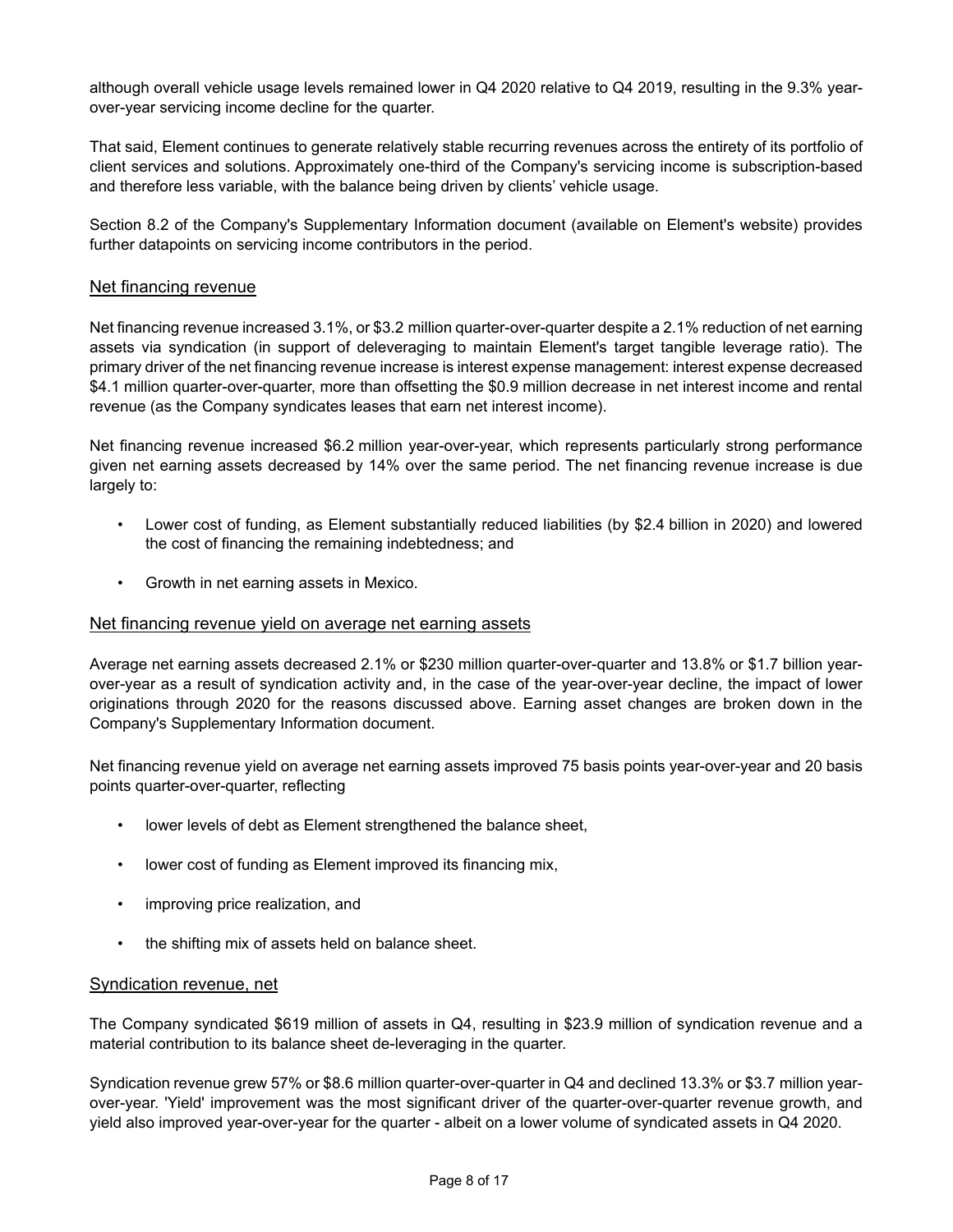Syndication revenue benefited quarter-over-quarter from an improved rate environment (lowering investor hurdle rates over the course of the quarter) and increasing demand for Element's assets.

# Adjusted operating expenses

Adjusted operating expenses of \$115.0 million represent an increase of 0.7% or \$0.8 million quarter-over-quarter and a decrease of 2.6% or \$3.1 million year-over-year. The decrease over Q4 2019 is primarily driven by Transformation savings on salaries and general and administrative expenses. The Company has exercised diligent cost controls in the COVID-19 environment and continued with planned Transformation initiatives, which include operating expense reduction measures, while the stability, resilience and natural defensiveness of Element's business model has preserved healthy operating margins (53.4% for Q4 2020 versus 53.9% for Q4 2019).

# **Commentary on Annual Results**

Element's net revenue declined 3.1% or \$31.0 million year-over-year in 2020 due primarily to the impacts of COVID-19 on portions of its client base and the temporary dislocation of economics in the U.S. syndication market. These headwinds to net revenue were partially offset by the contributions to net revenue made by the Company's Transformation program.

Transformation was also the primary driver of the \$18.6 million or 3.9% year-over-year decline in adjusted operating expenses.

Element's adjusted operating income ("AOI") for the year ended December 31, 2020 was \$501.5 million, amounting to \$0.85 on a per share basis; 2.4%, \$12.5 million or \$0.01 per share less than the \$514.0 million of AOI generated for the year ended December 31, 2019.

# **Originations**

Element originated \$6.0 billion of assets in 2020 - \$1.8 billion or 24% less than in 2019. The primary drivers of the difference were:

- the tail-off in Armada originations in the second half of 2020 which was in keeping with the Company's 2019/2020 Armada fleet launch plan,
- the impact of OEM production facility and dealership closures and capacity reductions, and thus vehicle availability
	- in ANZ in the first half of 2020, and
	- in the U.S. and Canada beginning in Q2 2020 and continuing to various extents throughout the year;
- the knock-on impacts of OEM production facility and dealership closures on Element's clients' thinking around fleet vehicle replacement; and
- the impact of the economic consequences of COVID-19 on Element's clients' decisions to replace their fleet vehicles.

Notwithstanding all of the foregoing, 2020 originations in Mexico grew by \$47 million or 8.4% (18% on an FXneutral basis) over 2019 volumes, demonstrating the resilience of demand for the Company's services and opportunity in that region.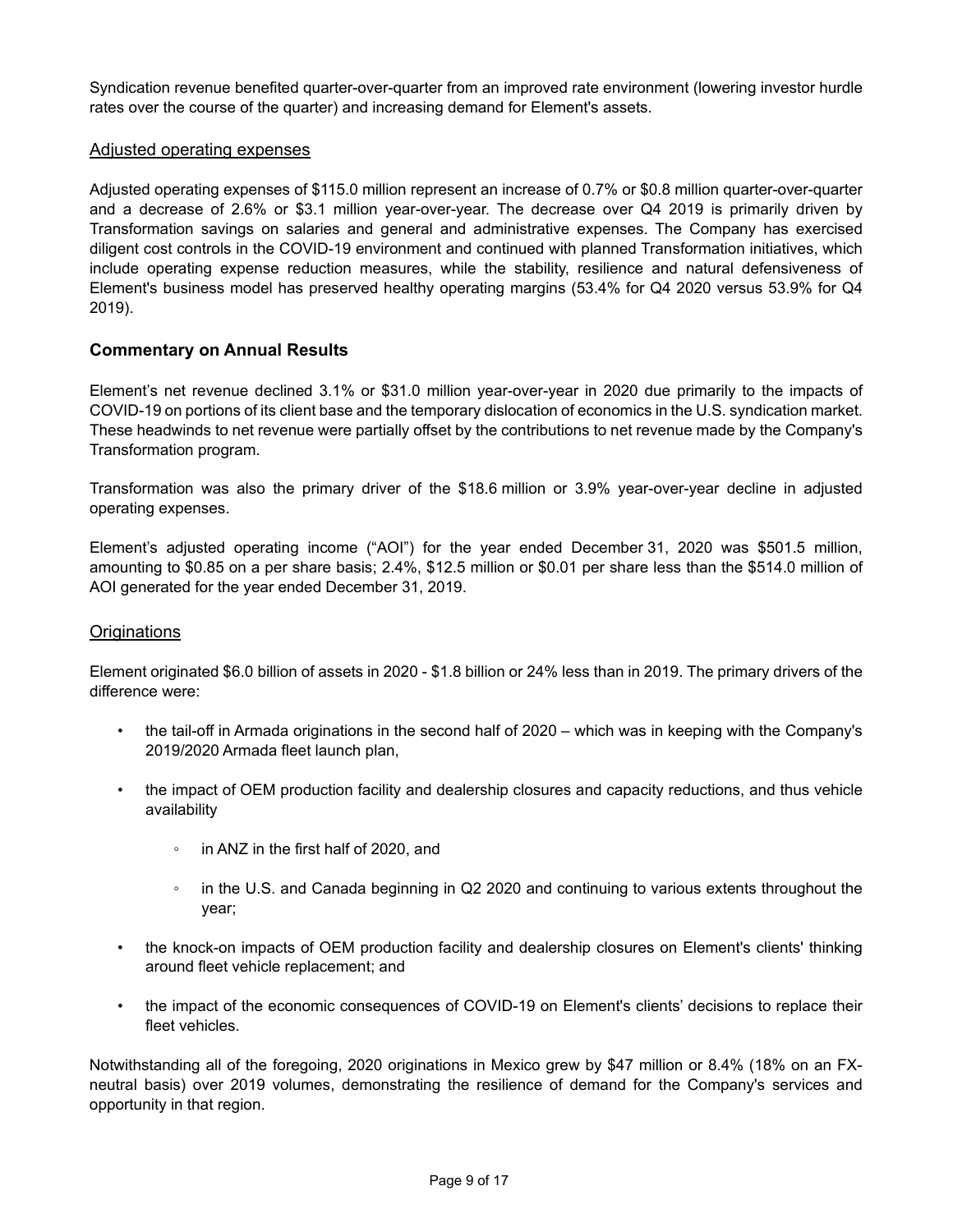# Assets under management

Element's assets under management ("AUM") at year-end totaled \$15.7 billion – down \$1.1 billion or 6.3% yearover-year. As set out in the Company's Supplementary Information document (available on Element's website), the year-over-year decrease reflects the impacts of lower origination volumes in 2020, plus amortization, dispositions and FX. On a constant currency basis, AUM declined \$860 million or 5.2% year-over-year.

# Servicing income, net

Element earned \$481.9 million of servicing income in 2020, down 2.3% or \$11.5 million from 2019. This revenue stream demonstrated resilience throughout the year and in spite of the pandemic's impact on traffic levels at large. Element's servicing income – which is driven by the Company's clients' vehicle usage – is predictably durable. There are four overarching reasons for its durability:

- Element's clients represent a broad spectrum of enterprise- and mid-market-scale businesses, a large number of which continue to operate despite COVID-19. As section 8.1 of the Company's Supplementary Information document depicts, Element's U.S. and Canadian clients' vehicle usage declined notably less by some measures than average vehicle usage in the U.S. from mid-March to the end of December 2020. Element's clients include frontline service providers and many are essential services. Some clients' businesses are operating at less than full capacity amid COVID-19 and other clients' activity levels have increased dramatically. The latter category includes companies such as medical services businesses, telecommunication companies and businesses with online retail presence.
- All the vehicles Element leases are essential to its clients' ability to generate and sustain revenue, so the vast majority have been active in some capacity during the pandemic. However, the Company has seen less decline in the activity levels of service fleet vehicles (which make up approximately 80% of Element's leases) than it has seen in sales fleet vehicles (which make up the other approximately 20% of its leases). Service fleet vehicles are transporting service personnel and equipment to job sites, ferrying assets between locations and delivering products to consumers sheltering-in-place.
- Not only have service fleet vehicles been more active than sales fleet vehicles amid COVID-19, but service fleets tend to consume more Element services than sales fleets; for instance, approximately 5x the maintenance, 2.5x the accident services and 4.5x the fuel (on average) over any given period.

Taking the month of April 2020 as an example when Element's U.S. and Canadian clients' vehicle usage was at its lowest (see section 8.1 of the Company's Supplementary Information document) – maintenance, accident services and fuel usage by such clients declined from average levels by materially more among sales fleet than service fleet vehicles:

| Element services consumption declines in the month of April 2020 | Maintenance | Accident | Fuel |
|------------------------------------------------------------------|-------------|----------|------|
| Sales fleet vehicles                                             | 58%         | 60%      | 68%  |
| Service fleet vehicles                                           | 32%         | 49%      | 28%  |

This data – combined with the fact that service fleet vehicles tend to consume more Element services on average than sales fleet vehicles, regardless of COVID-19 – illustrates the strength of service fleet vehicles' contribution to Element's servicing income. And service fleets make up approximately 80% of the Company's leases.

• Approximately one-third of Element's servicing income is derived from client subscriptions for services, which make predictable contributions to quarterly revenue independent of client vehicle activity.

Section 8.2 of the Company's Supplementary Information document (available on Element's website) provides datapoints on servicing income contributors throughout most of 2020.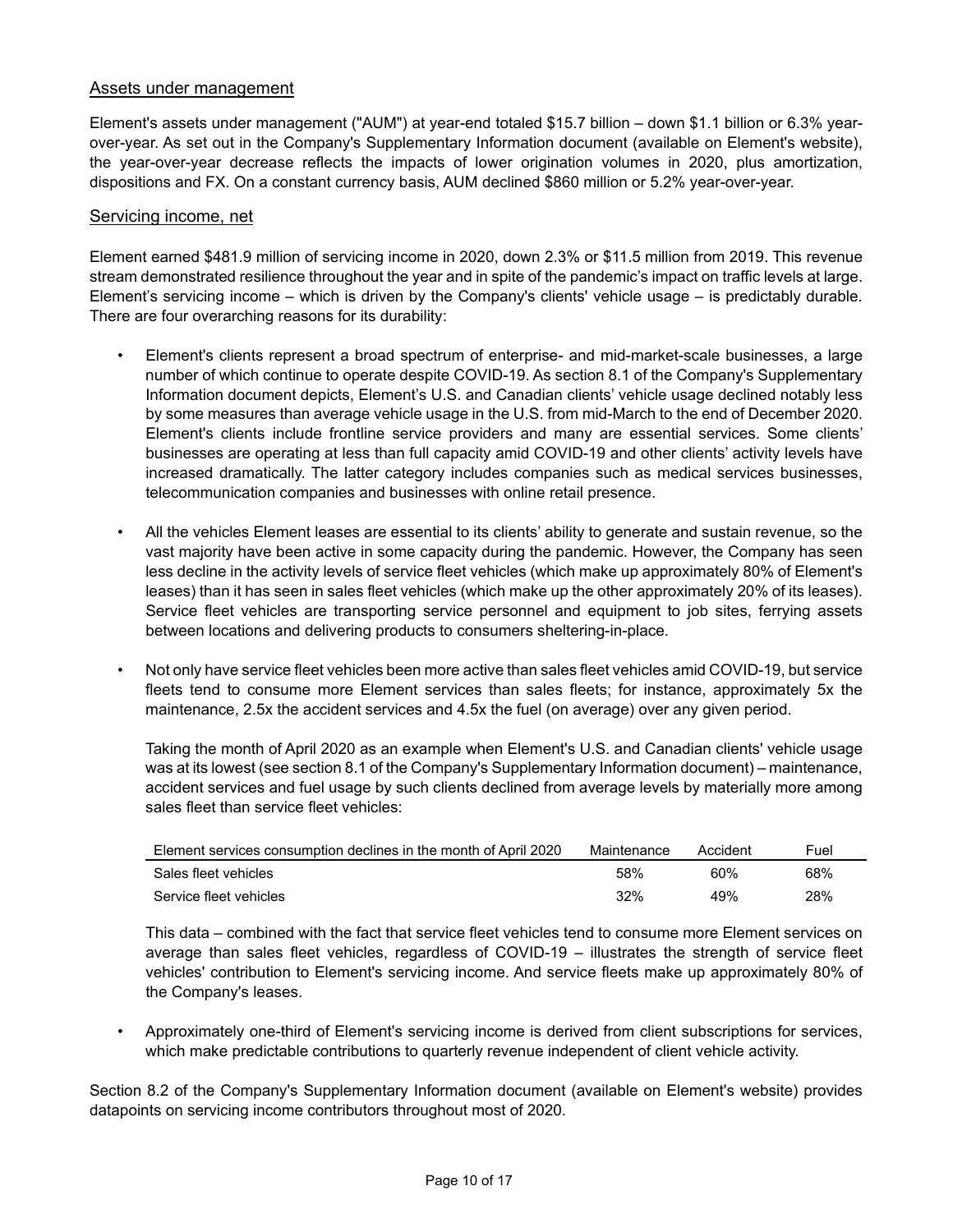# Net financing revenue

Net financing revenue of \$405.7 million in 2020 represents a 1.3% or \$5.5 million decline year-over-year.

However, excluding the impacts of the Company's non-core 19<sup>th</sup> Capital business on net financing revenue in 2019 (a \$5.7 million positive contribution) and Q1 2020 (a \$2.0 million net financing revenue loss prior to the sale of 19th Capital), net financing revenue from 'core' fleet management services in 2020 increased by \$2.2 million.

Further adjusting both years' results for provisions for credit loss (\$2.1 million in 2019 and \$11.7 million in 2020), net financing revenue grew \$11.8 million or 2.9% year-over-year.

All of the foregoing represents resilient net financing revenue performance, given that net earning assets declined 11% over the course of 2020 as a result of (i) syndication activity and (ii) postponed and delayed originations.

Element also materially optimized its cost of funding in 2020, reducing its interest expense as a percentage of average net earning assets by 88 basis points (from 3.86% in 2019 to 2.98% in 2020) and its average cost of debt by 99 basis points (from 3.78% in 2019 to 2.79% in 2020).

### Syndication revenue, net

The Company syndicated \$2.8 billion of assets in 2020 – \$87 million less than in 2019 – and generated \$75.6 million of revenue – \$14.0 million less than in 2019. The lower revenue yield on syndicated assets this year was predominantly attributable to the significant tightening of prices (higher hurdle rates) in the second quarter, which recovered in the second half of 2020. Syndication was the major contributor to Element's significant and successful balance sheet de-leveraging in 2020.

### Adjusted operating expenses

Adjusted operating expenses of \$461.6 million in 2020 were \$18.6 million or 3.9% lower than 2019 – savings driven predominantly by delivery on Transformation initiatives.

### **Dividends Declared**

The Company's Board of Directors has authorized and declared a quarterly dividend of \$0.065 per outstanding common share of Element for the first quarter of 2021. The dividend will be paid on April 15, 2021 to shareholders of record as at the close of business on March 31, 2021.

| <b>Series</b> | <b>TSX Ticker</b> | Amount      | <b>Record Date</b> | <b>Payment Date</b> |
|---------------|-------------------|-------------|--------------------|---------------------|
| Series A      | FFN PR A          | \$0.4333125 | March 15, 2021     | March 31, 2021      |
| Series C      | EFN.PR.C          | \$0.3881300 | March 15, 2021     | March 31, 2021      |
| Series E      | FFN.PR.F          | \$0.3689380 | March 15, 2021     | March 31, 2021      |
| Series I      | EFN.PR.I          | \$0.3593750 | March 15, 2021     | March 31, 2021      |

Element's Board of Directors also declared the following dividends on Element's preferred shares:

The Company's common and preferred share dividends are designated to be eligible dividends for purposes of section 89(1) of the Income Tax Act (Canada).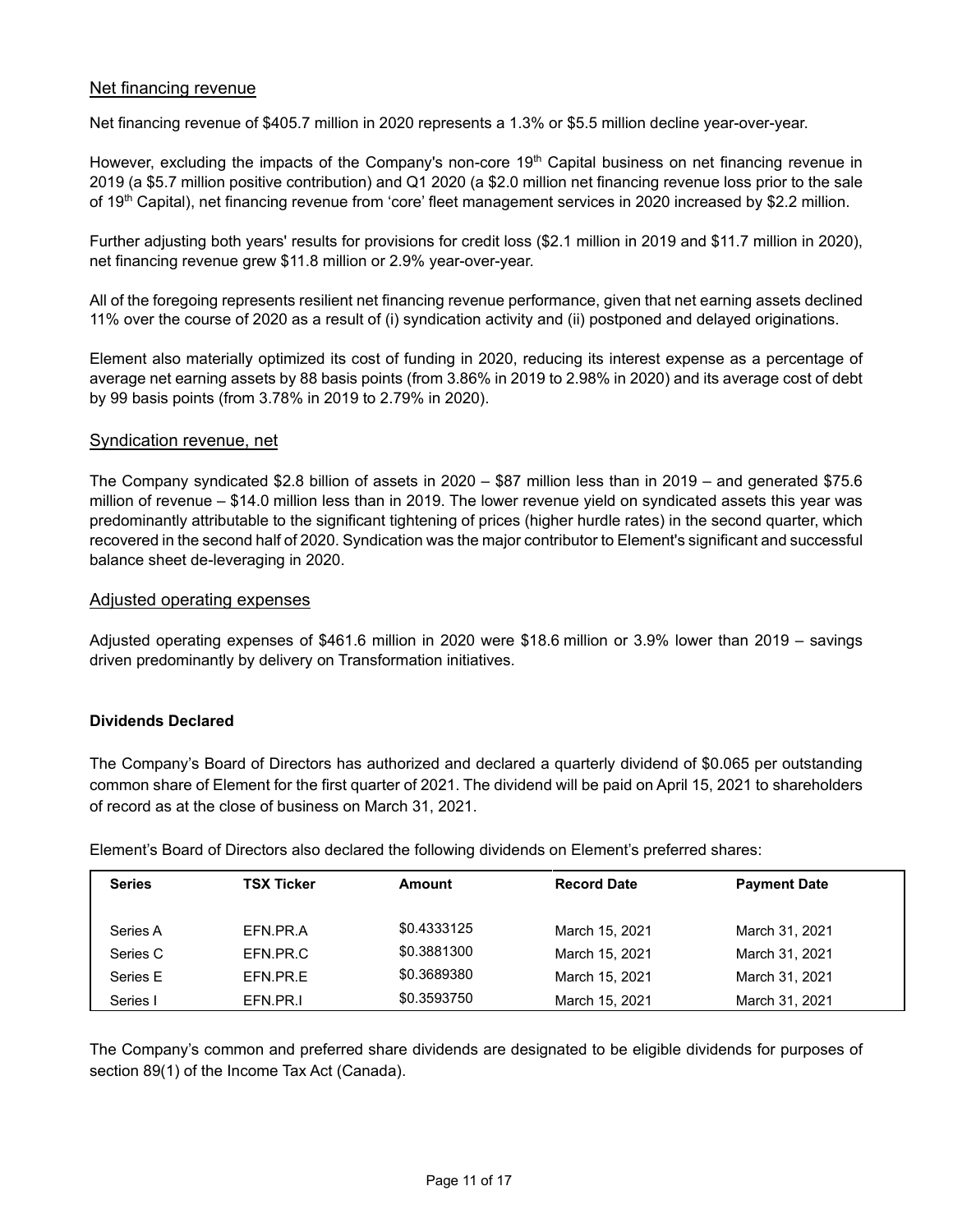#### **Normal Course Issuer Bid**

On November 4, 2020, the TSX approved Element's notice of intention to commence a NCIB. The NCIB allows the Company to repurchase on the open market (or as otherwise permitted), at the Company's discretion during the period commenced November 10, 2020 and until the earlier of November 9, 2021 or the completion of purchases under the NCIB, up to 43,929,594 common shares, subject to the normal terms and limitations of such bids, which include the number of common shares purchased in any 12 month period being limited to 10% of the common shares outstanding at the commencement of such period. Under this bid for the year ended December 31, 2020, 762,100 common shares have been repurchased for cancellation, for approximately \$10 million including commission, at a volume weighted average price of \$13.14 per share. Element applies trade date accounting in determining the date on which the share repurchase is reflected in its consolidated financial statements. Trade date accounting is the date on which management commits the Company to purchase the shares.

# **CEO LETTER TO SHAREHOLDERS**

My fellow shareholders,

When my leadership team and I announced our plan to transform Element in October 2018, our goals were to "meaningfully improve financial performance, strengthen and de-risk the Company's balance sheet, and position the business for growth."

With the support of our investors, invaluable input from our clients, and the tremendous work ethic of our people, we have done exactly that.

In just 27 months, we accomplished a client-centric reset of this organization. We made much-needed investments, retooled and automated hundreds of processes, and bolstered our talent roster – all to ensure we deliver a consistent, superior client experience every day. We strengthened our market leading platform, increased client satisfaction and employee engagement, and drove down costs – improving profitability.

We de-leveraged our balance sheet and matured our capital structure. We now have ready access to ample costefficient capital to support the growth of our clients' fleets, and to add new clients to our roster.

Finally, we exited all non-core investments to enable the entirety of Element to focus its energy and resources on growing our core business.

We are done.

With Transformation complete, we entered 2021 with a robust and scalable operating platform, a true investmentgrade balance sheet and an undivided focus on our fleet management business.

Yet the completion of Transformation has a less obvious – but no less valuable – benefit: the considerable resources and capabilities that were concentrated on Transformation these last two years are all being redirected at our new strategic priorities:

- i. Aggressively pursue organic growth in all of our geographies, and demonstrate the scalability of Element's transformed operating platform by magnifying 4-6% annual net revenue growth into high single-digit to low double-digit annual operating income growth;
- ii. Advance a capital-lighter business model by increasing service penetration and strategically syndicating fleet assets, which enhances return on equity; and
- iii. Achieve high single-digit to low double-digit annual free cash flow growth, and predictably return excess equity to common shareholders by way of growing dividends and share buybacks.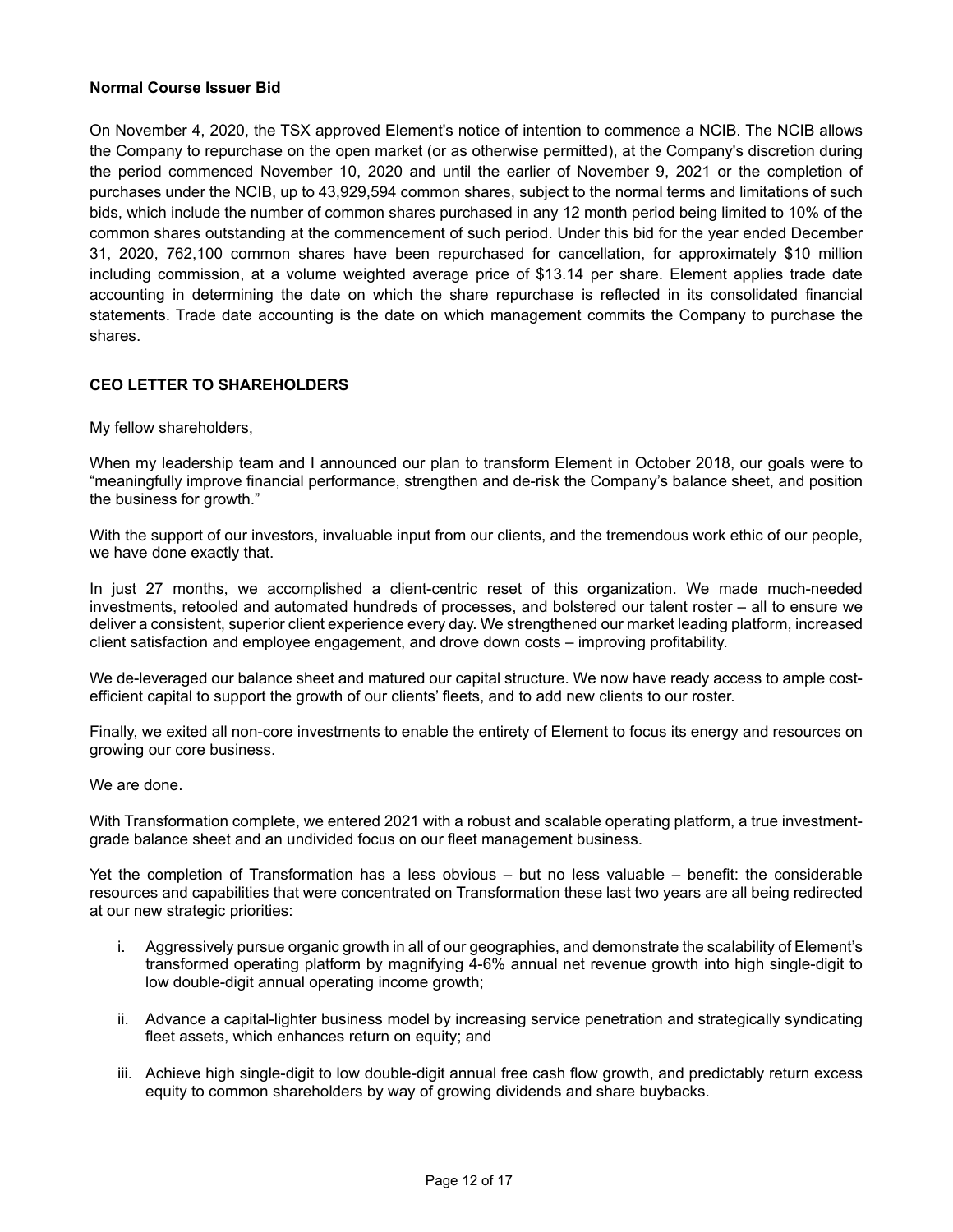We have chosen "Driven for Growth" as our rallying cry, signaling our new central purpose, the sizeable market opportunity available to us and our cultivated state of readiness. It also embodies the momentum we can feel in our transformed organization. We are not just ready to grow our top line; profitable revenue growth is the primary objective for Element in 2021.

# **2021 Revenue Growth Plan**

We have a multitude of levers available for us to consistently grow Net Revenue 4-6% annually in normal market conditions, including:

- Growing the more than \$10 billion of gross Financing and Service Revenues through
	- o enhancing client retention,
	- o expanding our service offering to existing clients,
	- o improving salesforce effectiveness to capture share and
	- o securing new, self-managed fleets as clients;
- Reducing the more than \$9 billion in associated costs of financing and servicing our clients' fleets, thereby improving gross margins and increasing Net Revenue; and
- Expanding syndication market demand to transact larger volumes at better spreads.

Further, we would see the periodic addition of "mega" fleets as being additive to the 4-6% range.

While we have successfully established Element as the market leader in every geography in which we operate, we see each region contributing to net revenue growth in different ways and to different extents in 2021.

As carveouts from GE Leasing, Element's business units in **Mexico** and Australia and New Zealand (**ANZ**) had none of the integration issues that plagued Element in the U.S. and Canada. Accordingly, Mexico was able to develop a growth strategy in 2017 – converting self-managed fleets into Element clients and winning business from other fleet management companies (FMCs) – generating a 45% CAGR in assets under management and a 25% CAGR in Net Revenue (both on a constant currency basis) over the ensuing three years.

Our team in ANZ put the best practices from Mexico to work in their markets in early 2020 and, despite the economic challenges created by wildfires and the pandemic, grew their Net Revenue 6% last year.

For 2021, we expect the biggest drivers of net revenue growth in Mexico and ANZ will be:

- Winning business away from other FMCs on the strength of our service offerings;
- Better managing client profitability and service penetration; and
- Converting self-managed fleets, particularly in Mexico where this plank of our growth strategy was pioneered and continues to fuel Element's success.

In **the U.S. and Canada**, we have had to limit our growth aspirations to Armada and Syndication given the more pressing demands of integrating and transforming the two large platforms Element acquired: GE Fleet and PHH. With the successful completion of Transformation in sight, and wanting to accelerate our pivot to growth in this region, we undertook a complete overhaul of our Commercial function in the first half of 2020. Eight months later, we like what we see:

- we have successfully won several large fleet management mandates from our competitors' clients; and
- we have secured several self-managed fleet mandates.

That said, the long sales cycle and longer build-out of financed fleets mean that for 2021, we expect the biggest contributors to Net Revenue growth in the U.S. and Canada will be:

- The delivery of profit improvement from transformation initiatives and 2021 continuous improvement initiatives that reduce the direct costs of servicing and financing our clients' vehicles;
- Further improving our client retention levels;
- Using our transformed industry-leading platform to attract clients away from other FMCs; and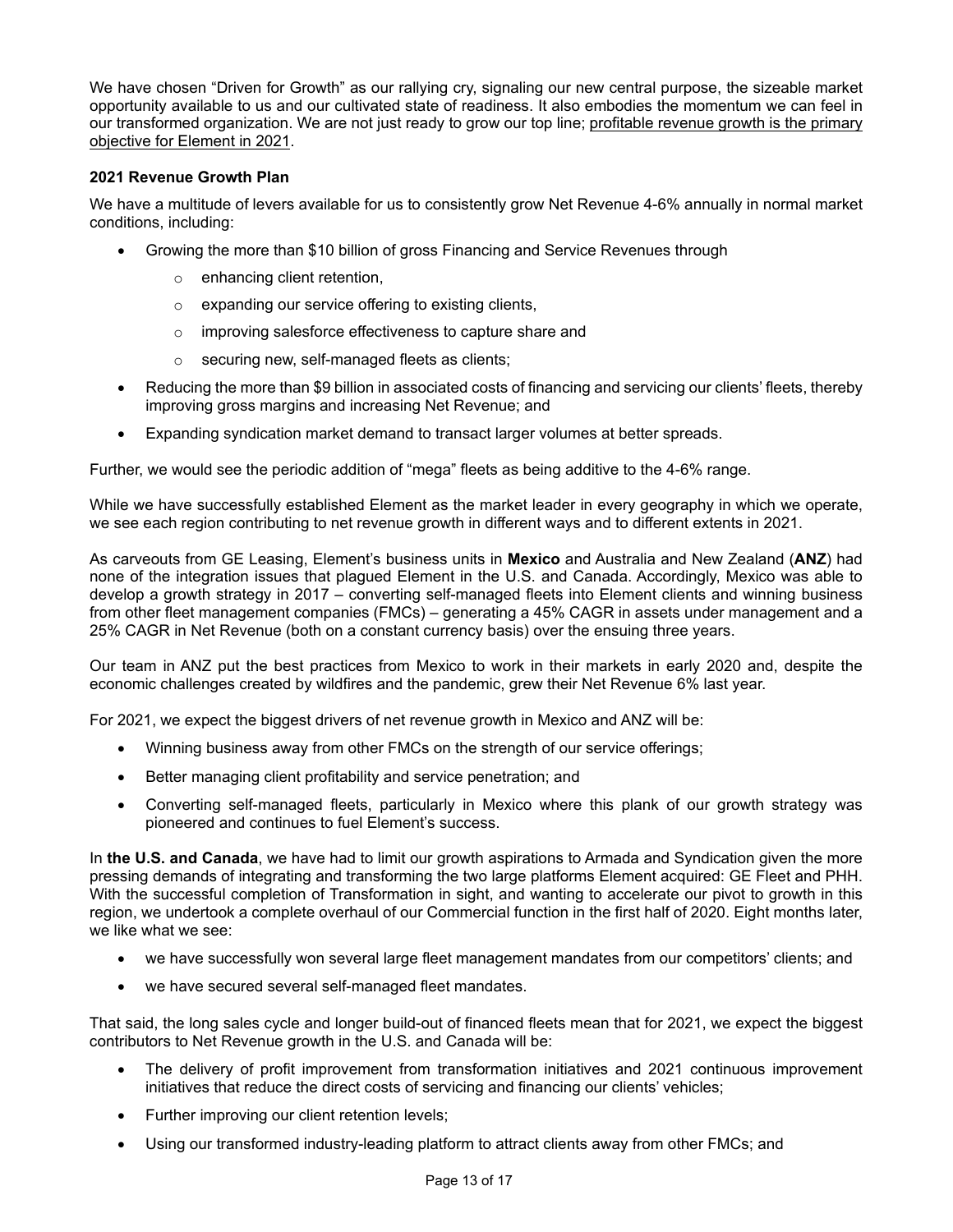• Increasing the penetration and utilization of service offerings by our clients, as well as profitability, through a data-driven approach to client account management.

I'm often asked by fellow shareholders whether our revenue guidance (4-6% annual growth in Net Revenue in *normal* market conditions) applies to 2021 given all the lingering uncertainties regarding the pandemic and the economy.

I trust it is obvious from the aforementioned that I am bullish on the growth prospects for Element, and that this Management team has a clear plan of action to transition our Company from Transformation to growth.

The business has demonstrated great resilience throughout 2020 with the portfolio performing exceptionally well, strong liquidity and ready access to capital. Further, there have been no systemic changes to the business model (including no atypical reductions in fleet sizes).

At the same time,

- we are still seeing vehicle usage levels down approximately 10% from normal, which could drag on Service Revenues,
- a weaker U.S. dollar could bring foreign exchange headwinds,
- demand for used vehicles continues to be at historic highs, fueling gains on sale and
- we are seeing OEM supply chain disruptions that might delay some originations from the first half of this year to the second half.

While these are not "normal" market conditions per se, we continue to see a path to achieving our 4% to 6% target for Net Revenue growth (and atop our scalable platform, even stronger growth in operating income). Further, we continue to model enhanced returns on equity as we increase services penetration and lighten our capital needs through syndication. And we will continue to return free cash flow to shareholders, through dividends and continuing share buybacks under our NCIB.

#### **Electric vehicles**

The growing commitment to ESG – and sustainability in particular – has been a case of 'great news' opposite the pandemic.

As the fleet solutions market leader everywhere we operate, Element is strategically well-positioned to support our clients and lead our industry through the gradual electrification of automotive fleets over the next decade, and we are prudently investing to maintain and improve our position.

We have the inside track by virtue of our experience in New Zealand, where roughly 2% of the ~29,000 vehicles we manage are EVs (BEV or PHEV). We manage another 500+ EVs outside of New Zealand – spread across the balance of our global fleet, so roughly 0.05% EV penetration.

Our NZ experience has and continues to afford us a wealth of knowledge and insights. **The chief struggle for operators electrifying their fleets is the complexity and duration of the process.** EV offerings and production volumes as well as charging infrastructure will fall short of fully satisfying the vast majority of our clients' fleet needs for at least the next decade, making total conversions of fleets to EVs unattainable for some time. Depending on the type of vehicle and use case, operating cost parity with ICE (internal combustion engine) service fleet vehicles is approximately 2 years away, and capital cost parity an additional 3-5 years off.

The upshot of all the variables is that **fleet electrification is a long-term process of ongoing data- and intelligence-gathering and analysis, incremental implementation and persistent change management.**  Element's value proposition as the leading provider of outsourced fleet solutions is grounded in (i) data-driven strategies and insights to lower clients' total cost of fleet operations, and (ii) a consistent, superior client experience (regardless of clients' changing needs) that eliminates fleet-related administrative burden. With a million vehicles under management, we have the broadest and deepest dataset in the automotive industry, spanning manufacturers and geographies and tens of thousands of use cases. Working with over 5,500 dynamic clients every day, our people are change management experts. **The fundamentals of a fleet transition from ICE to battery powered vehicles make Element's value proposition all the more compelling.**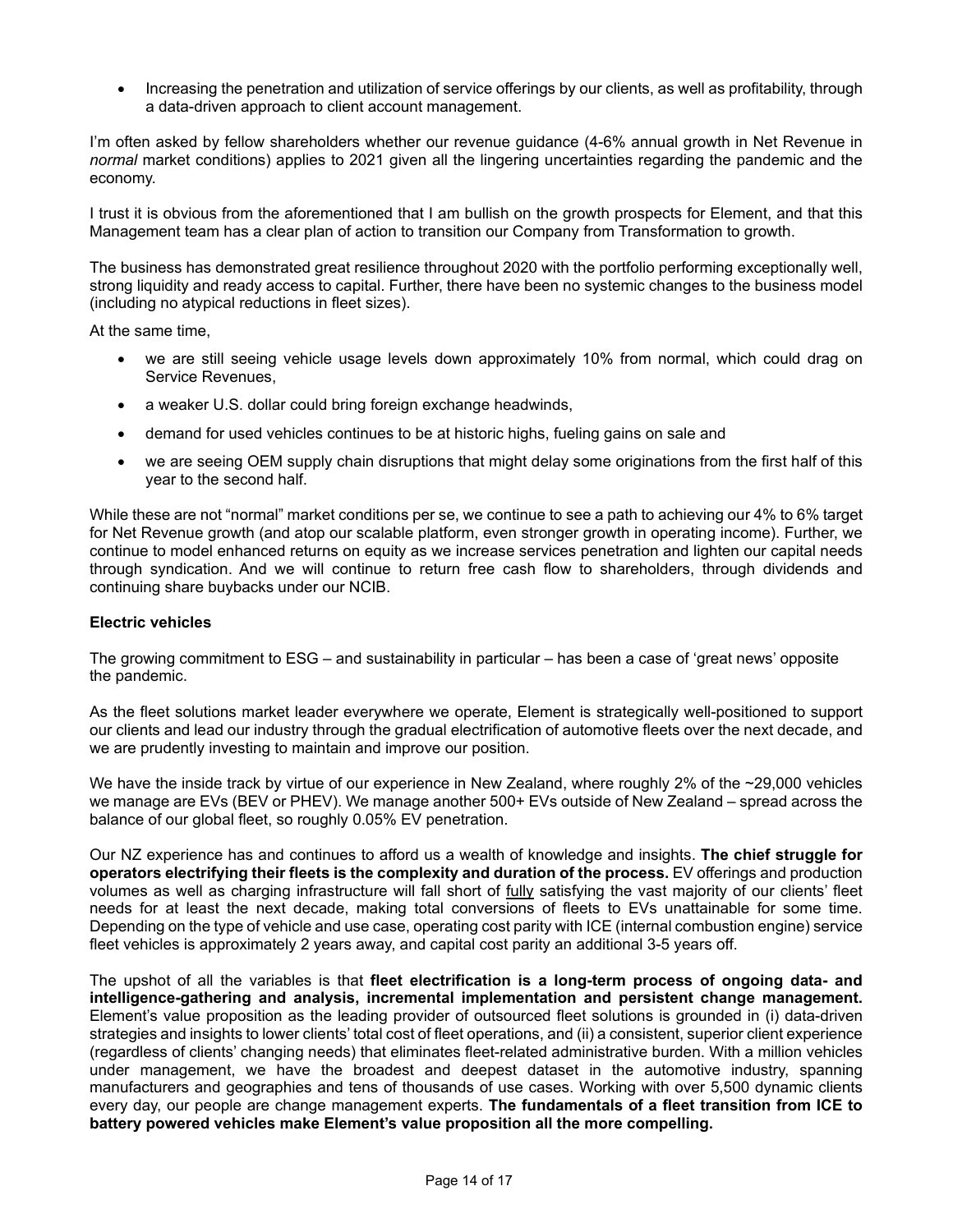Over time, as EV adoption grows in all our geographies, the attributes that make us the partner of choice for our clients also ensure Element's place as the market leading electric vehicle fleet manager:

- I think about the advantages we derive from our unmatched balance sheet strength and liquidity; our powerful OEM and other supplier relationships; our ability to provide strategic consulting to clients throughout the transition; our service partner network - unparalleled in the industry; and our commitment to a consistent, superior client experience; and
- I think about what this organization has done transforming itself, onboarding a client like Armada at the same time, and successfully navigating the pandemic for our clients and our people. Our culture of agility, client-centricity, collaboration and excellence is second to none.

We could not be happier about the EV trend building momentum right now. Our experience in New Zealand advising and empowering clients on their electrification journey teaches us that doing so is an incomparable opportunity to deepen those relationships, demonstrate the value of outsourced fleet management and grow net revenues and client profitability in the process.

Interest in fleet electrification is growing steadily in North America and Australia, where our clients (and prospects) value Element's deep expertise on the subject. We are currently working with dozens of clients on use case assessments, pilot programs and transition planning, and we have all the necessary capabilities to seamlessly add EVs to their fleets and manage same today.

That said, given the state of play – vehicle supply, capital cost and charging infrastructure being hindrances – we expect the top and bottom line benefits to Element from fleet electrification to remain modest in the short- and medium-term.

# **2021**

There is still so much we don't know – that nobody could know – about the months to come as the world continues to grapple with the pandemic, and the logistics and timelines of vaccinating the vast majority of the global populace.

What I do know is that Element is ready to grow when our clients are. More than that, we are driven for growth.

It will be yet another inspiring year for all of us at Element as we consistently deliver for our clients, return significant capital to our shareholders, advance our EV strategy, publish our inaugural ESG report, and continue to create long-lasting value for all of our stakeholders.

Until next quarter,

Jay

# **Conference Call and Webcast**

A conference call to discuss these results will be held on Wednesday, March 3, 2021 at 7:00 p.m. Eastern Time. The conference call and webcast may be accessed as follows:

- Webcast:<http://services.choruscall.ca/links/elementfleet20210303.html>
- Telephone: [Click here](https://hd.choruscall.com/?$Y2FsbG1lPXRydWUmcGFzc2NvZGU9MTcwNzQmaD10cnVlJmluZm89Y29tcGFueSZyPXRydWUmYj0z) to join the call within moments or dial one of the following numbers to speak with an operator:
	- North America Toll-Free: 1-800-319-4610
	- International: 1-604-638-5340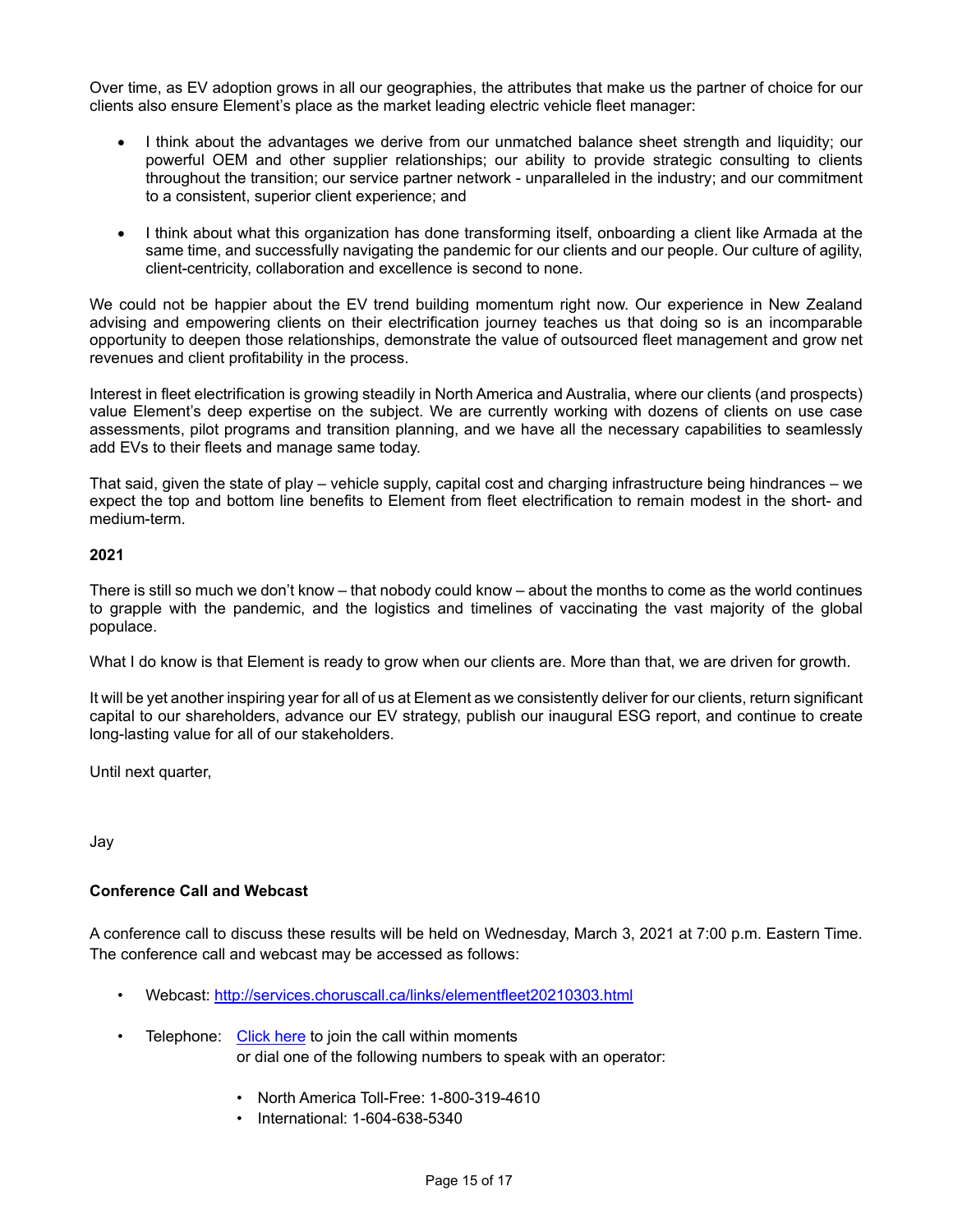The webcast will be available on the Company's website for three months. A taped recording of the conference call may be accessed through April 3, 2021 by dialing 1-800-319-6413 or +1-604-638-9010 and entering the access code 6195.

## **Non-IFRS Measures**

The Company's unaudited interim condensed consolidated financial statements have been prepared in accordance with International Financial Reporting Standards ("IFRS") as issued by the International Accounting Standards Board ("IASB") and the accounting policies we adopted in accordance with IFRS.

The Company believes that certain non-IFRS measures can be useful to investors because they provide a means by which investors can evaluate the Company's underlying key drivers and operating performance of the business, exclusive of certain adjustments and activities that investors may consider to be unrelated to the underlying economic performance of the business of a given period. Throughout this News Release, management used a number of terms and ratios which do not have a standardized meaning under IFRS and are unlikely to be comparable to similar measures presented by other organizations. A full description of these measures can be found in the Management Discussion & Analysis that accompanies the financial statements for the year ended December 31, 2020.

Element's consolidated financial statements and related management discussion and analysis as at and for the year ended December 31, 2020 have been filed on SEDAR [\(www.sedar.com\)](http://www.sedar.com/).

# **About Element Fleet Management**

Element Fleet Management (TSX: EFN) is the largest pure-play automotive fleet manager in the world, providing the full range of fleet services and solutions to a growing base of loyal, world-class clients – corporates, governments and not-for-profits – across North America, Australia and New Zealand. Element enjoys proven resilient cash flow, a significant proportion of which is returned to shareholders in the form of dividends and share buybacks; a scalable operating platform that magnifies revenue growth into earnings growth; and an evolving capital-lighter business model that enhances return on equity. Element's services address every aspect of clients' fleet requirements, from vehicle acquisition and maintenance to accident recovery and remarketing. Clients benefit from Element's expertise as the largest fleet solutions provider in its markets, offering unmatched economies of scale and insight used to reduce fleet operating costs and improve productivity and performance. For more information, visit [www.elementfleet.com/investors.](http://www.elementfleet.com/investors)

Contact:

Michael Barrett Vice President, Investor Relations (416) 646-5698 mbarrett@elementcorp.com

*This press release includes forward-looking statements regarding Element and its business. Such statements are based on the current expectations and views of future events of Element's management. In some cases the forward-looking statements can be identified by words or phrases such as "may", "will", "expect", "plan", "anticipate", "intend", "potential", "estimate", "believe" or the negative of these terms, or other similar expressions intended to identify forward-looking statements, including, among others, statements regarding Element's improvements to run-rate profitability; enhancements to clients' service experience and service levels; enhancement of financial performance; improvements to client retention trends; reduction of operating expenses; increases in efficiency; Element's dividend policy and the payment of future dividends; transformation of its core business; creation of value for all stakeholders; expectations regarding syndication; growth prospects and expected revenue growth; level of workforce engagement; improvements to magnitude and quality of earnings; executive hiring and retention; focus and discipline in investing; balance sheet management and plans to reduce leverage ratios; anticipated*